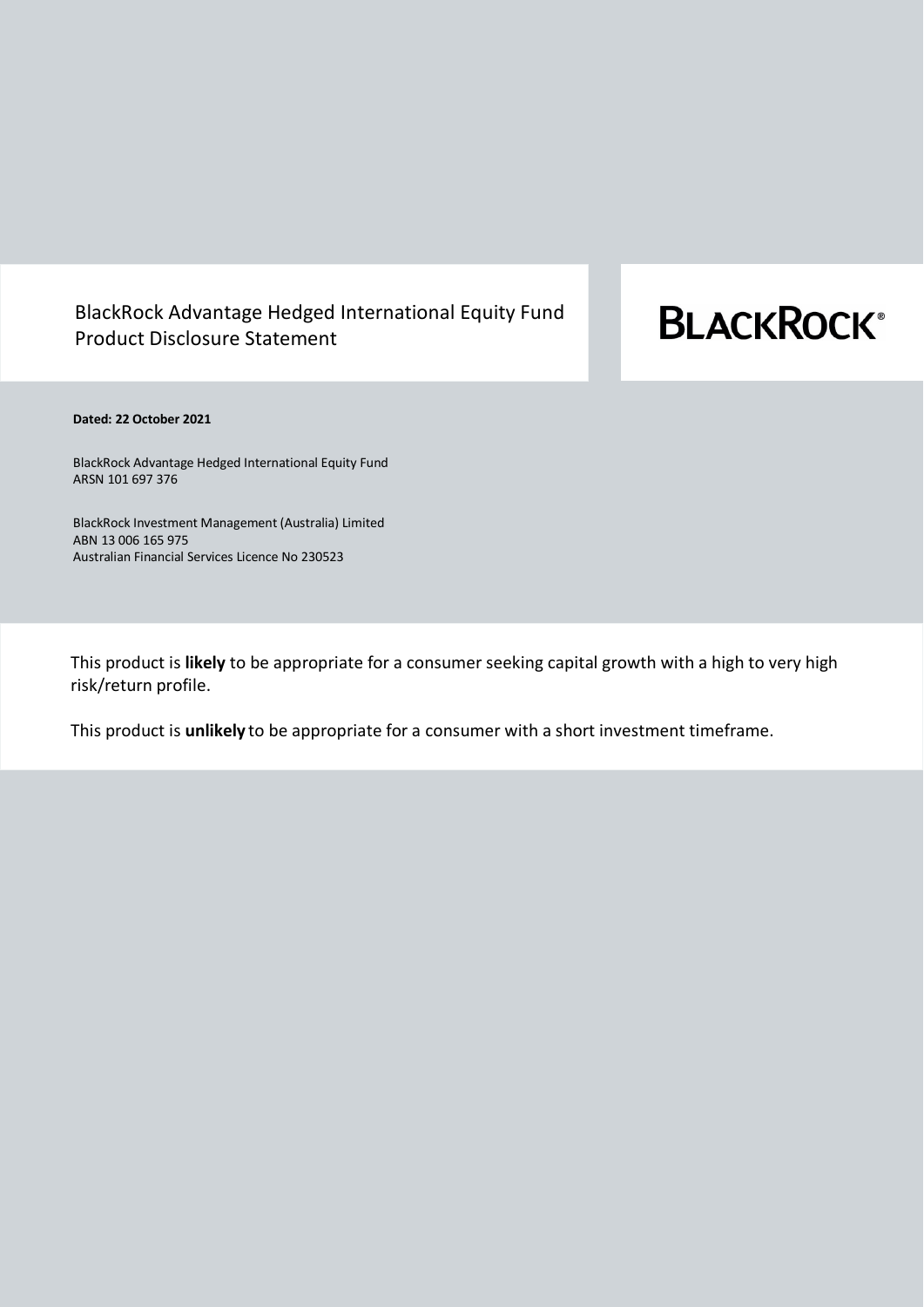# BlackRock Advantage Hedged International Equity Fund

- 1. [About BlackRock Investment Management \(Australia\)](#page-2-0)  [Limited](#page-2-0) 3
- 2. [How the BlackRock Advantage](#page-2-1) Hedged International [Equity Fund works](#page-2-1) 3
- 3. [Benefits of investing in the BlackRock Advantage](#page-2-2) Hedged [International Equity Fund](#page-2-2) 3
- 4. [Risks of managed investment schemes](#page-3-0) 4
- 5. [How we invest your money](#page-4-0)
- 6. [Fees and costs](#page-5-0) 6
- 7. How managed investment schemes are taxed 8
- 8. How to invest 8

#### **Important information**

This Product Disclosure Statement (PDS) is a summary of significant information and contains a number of references to important information (each of which forms part of this PDS) and persons should consider that information before making a decision about the Fund.

The information provided in this PDS is general information only and does not take into account your individual objectives, financial situation, needs or circumstances. You should therefore assess whether the information is appropriate for you and obtain financial advice tailored to you having regard to your individual objectives, financial situation, needs and circumstances.

This PDS can only be used by investors receiving it (electronically or otherwise) in Australia. This PDS is not an offer to any person or any place in which it is unlawful to make such an offer. Units in the Fund have not been, and will not be, registered under the U.S. Securities Act of 1933 or the securities laws of any of the states of the United States. The Fund is not and will not be registered as an investment company under the U.S. Investment Company Act of 1940. Investment in units of the Fund by or on behalf of U.S. persons is not permitted. Units in the Fund may not at any time be offered, sold, transferred or delivered within the United States or to, or for the account or benefit of, a U.S. person. Any issue, sale or transfer in violation of this restriction will not be binding upon the Fund and may constitute a violation of U.S. law.

If any part of this PDS is established to be invalid or unenforceable under the law, it is excluded so that it does not in any way affect the validity or enforceability of the remaining parts.

The Responsible Entity can change any terms and conditions of the offer contained in this PDS at any time. We reserve the right to outsource any or all investment, management and administration functions, including to related parties, without notice to investors.

#### **Responsible Entity contact details**

BlackRock Investment Management (Australia) Limited Level 37, Chifley Tower 2 Chifley Square Sydney New South Wales 2000

Telephone: 1300 366 100 Facsimile: 1300 366 107 Email: clientservices.aus@blackrock.com Website: www.blackrock.com/au

#### **Incorporation by Reference**

The Corporations Act 2001 (Cth) (**Corporations Act**) allows us to provide certain information to you separately to this PDS. Where you see references to "Additional information incorporated by reference" additional information concerning the topic has been incorporated by reference and forms part of the PDS. This information can be found in the BlackRock Additional Fund Information No. 1 document, available at [https://www.blackrock.com/au/individual/funds](https://www.blackrock.com/au/individual/funds-information/offer-documents)[information/offer-documents.](https://www.blackrock.com/au/individual/funds-information/offer-documents) You should read this important

information before making a decision. This material may change between the time when you read this PDS and when you acquire the product. This information is available to you free of charge upon request in paper format by contacting the BlackRock Client Services Centre.

#### **Information subject to change**

Information in this PDS, as well as the terms and features of the Fund, is subject to change from time to time. We will notify you of any material changes or other significant events that affect the information in this PDS in accordance with our obligations under the Corporations Act.

Updated information that is not materially adverse can be obtained from our website at www.blackrock.com/au. A paper copy of any updated information will be given, or an electronic copy made available, free of charge upon request.

Where the Fund is subject to the continuous disclosure requirements of the Corporations Act, we will satisfy our obligations by disclosing material information regarding the Fund on our website at www.blackrock.com/au. A paper copy of this material is available free of charge upon request.

#### **Annual report**

A copy of the audited annual financial report of the Fund is generally available by the end of September from us or upon request from your Investor Directed Portfolio Service (**IDPS**), superannuation fund or master trust operator. The audited annual financial report will be made available on our website at [www.blackrock.com/au.](http://www.blackrock.com/au) You may also elect to receive a hard copy of the report by contacting our Client Services Team on the telephone number shown on the right of this page.

### **Investing through an IDPS, superannuation fund or master trust**

If you have invested through an IDPS, superannuation fund or master trust, you can use this PDS for information purposes; however, if you wish to make any change to your investment you should contact the operator of such service and complete their required documentation. The operator of such service may process unitholder transactions and requests in accordance with processes that are different to those set out in this document.

#### **Target Market Determination**

BlackRock has issued a target market determination (**TMD**) which, among other things, describes the class of consumers for whom this product is likely to be consistent with their likely objectives, financial situation and needs. A summary of the TMD for this product is on the cover page of this PDS.

BlackRock and its distributors must take reasonable steps to distribute this product to consumers described in the TMD.

The TMD for this product can be obtained by contacting the BlackRock Client Services Centre and may be available on the BlackRock website a[t www.blackrock.com/au.](http://www.blackrock.com.au/)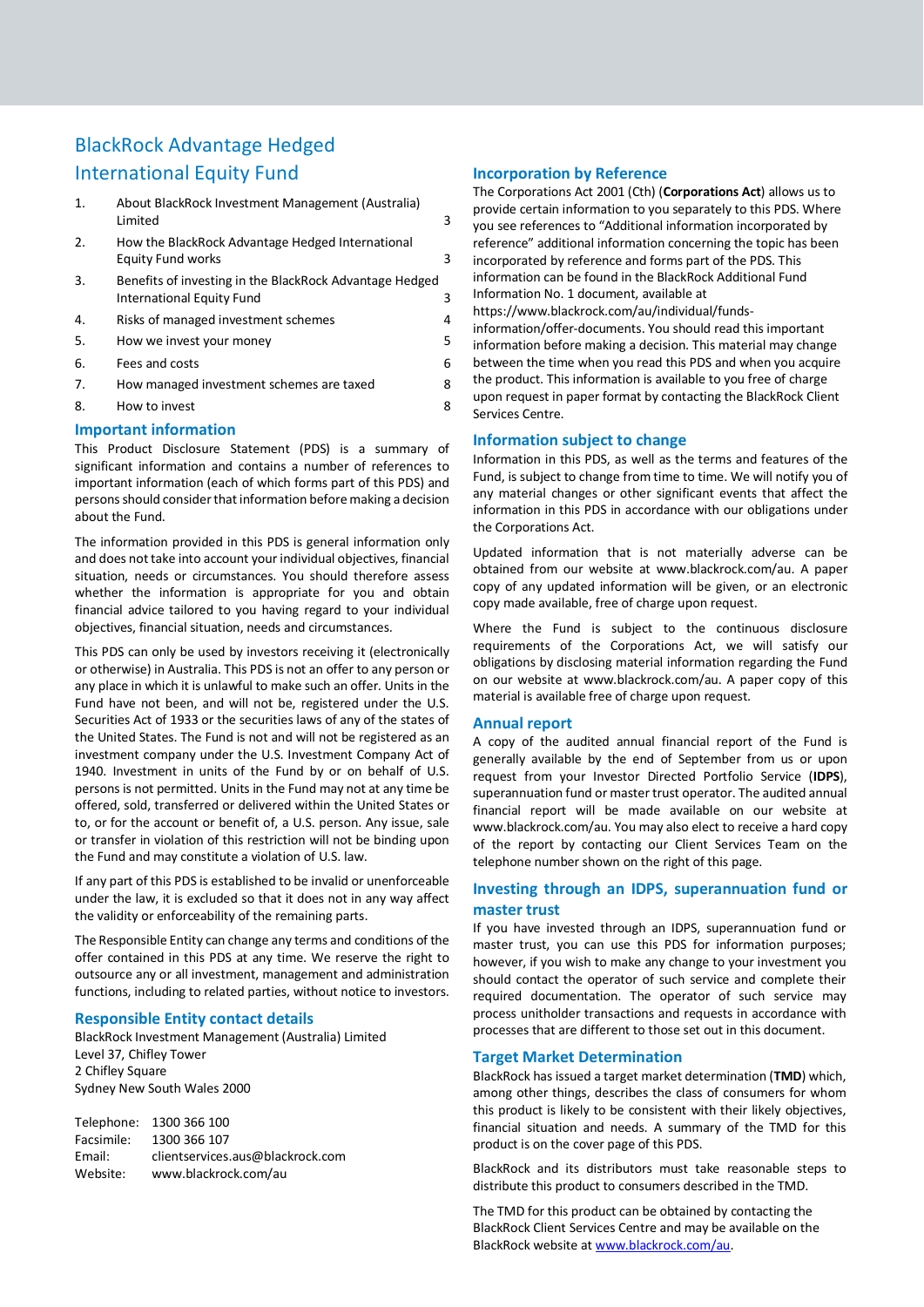# <span id="page-2-0"></span>1. About BlackRock Investment Management (Australia) Limited

BlackRock Investment Management (Australia) Limited, ABN 13 006 165 975 (referred to in this PDS as **BlackRock**, **Responsible Entity**, **Manager**, **we**, **our** or **us**) is the responsible entity and the issuer of units in the BlackRock Advantage Hedged International Equity Fund (**Fund**).

BlackRock is a wholly owned subsidiary of BlackRock, Inc.® (**BlackRock Inc**) but is not guaranteed by BlackRock Inc, or any BlackRock Inc subsidiary or associated entity (the **BlackRock Group**). Neither BlackRock nor any member of the BlackRock Group guarantees the success of the Fund, the achievement of the investment objective, or the repayment of capital or particular rates of return on investment or capital. An investor in the Fund could lose all or a substantial part of their investment. In particular, the performance of the Fund will depend on the performance and market value of the assets held by the Fund.

We reserve the right to outsource any or all investment, management and administration functions, including to related parties, without notice to investors.

# <span id="page-2-1"></span>2. How the BlackRock Advantage Hedged International Equity Fund works

#### **2.1 The interests that members acquire**

The Fund is structured as a unitised registered managed investment scheme. When you invest in the Fund, you are allocated a number of units. Each of these units represents an equal share in the net assets of the Fund. As a result, each unit has a dollar value or "unit price". The unit price will vary as the market value of assets in the Fund rises or falls.

#### **2.2 Minimum investment amounts**

When investing in the Fund you generally need a minimum amount of \$50,000 or such other amount as we may determine from time to time. There is no minimum investment for subsequent applications. While there is no minimum redemption amount, we generally require a minimum balance in your Fund account of \$50,000.

#### **2.3 How investors can increase or decrease their investment**

Investors can increase or decrease their investment by acquiring units (refer to section 8.1 of this PDS titled "How to invest") or redeeming all or part of their investment (refer to section 2.4 of this PDS titled "How to redeem your investment").

#### **2.4 How to redeem your investment**

Redemption requests can be made in writing (including by facsimile). You will normally be able to redeem from the Fund on any **Business Day**, being a day other than a Saturday or Sunday on which banks are open for general banking business in Sydney (Australia) and New York (USA). A list of public holidays affecting the Fund is available on our website at www.blackrock.com/au.

Investor transaction requests are required to be received by 3.00 pm (Sydney time) on any Business Day (**Transaction Cut-off Time**). Transaction requests received before this time will generally be executed on the next Business Day (**Trade Date**). Investor transaction requests received after this time or on a day when the Fund is unavailable for transactions will generally be treated as having been received the following Business Day.

Following receipt of a redemption request, we will deposit redemption proceeds into your nominated Australian bank account, generally within five Business Days of our having received the redemption request, although we are allowed longer periods under the Fund's constitution.

In some circumstances, such as when there is a freeze on withdrawals, investors may not be able to withdraw from the Fund within the usual period upon request.

#### **2.5 Frequency of distributions and how they are calculated**

If you hold units in the Fund at the close of business on the last day of a distribution period, you are entitled to participate in the distributable income of the Fund. Any income you receive from your investments will be in the form of distributions. Your distribution may include interest, dividends, other income and realised gains. Distributions are not guaranteed and there may be periods for which distributions are higher or lower than expected.

Distributions (if any) are generally determined at the end of June and December each year. Distributions (if any) are usually paid within 21 Business Days of the end of the distribution period.

#### **Additional information incorporated by reference**

You should read the important information about the acquisition and disposal of interests before making a decision. This material may change between the time when you read this PDS and when you acquire the product. Go to section 2 of the document titled "BlackRock Additional Fund Information No. 1", which is available from our website at

[https://www.blackrock.com/au/individual/funds](https://www.blackrock.com/au/individual/funds-information/offer-documents)[information/offer-documents.](https://www.blackrock.com/au/individual/funds-information/offer-documents)

## <span id="page-2-2"></span>3. Benefits of investing in the BlackRock Advantage Hedged International Equity Fund

**BlackRock Expertise.** The portfolio of stocks to which the Fund is exposed is managed by BlackRock's Systematic Active Equity team. The team consists of highly qualified and experienced portfolio managers, strategists and researchers located in the United States, Europe and Asia Pacific.

**Diversification**. In contrast to a direct investment in a single company, the Fund provides broad Australian dollar hedged exposure to the international developed stock market.

**Proven Track Record.** The Systematic Active Equity team uses a proven, risk-controlled systematic process that is constantly being improved, to maximise its potential to deliver competitive returns to investors.

**Additional information incorporated by reference** You should read the important information about the other features and benefits of the Fund before making a decision. This material may change between the time when you read this PDS and when you acquire the product. Go to section 3 of the document titled "BlackRock Additional Fund Information No. 1", which is available from our website at

[https://www.blackrock.com/au/individual/funds](https://www.blackrock.com/au/individual/funds-information/offer-documents)[information/offer-documents.](https://www.blackrock.com/au/individual/funds-information/offer-documents)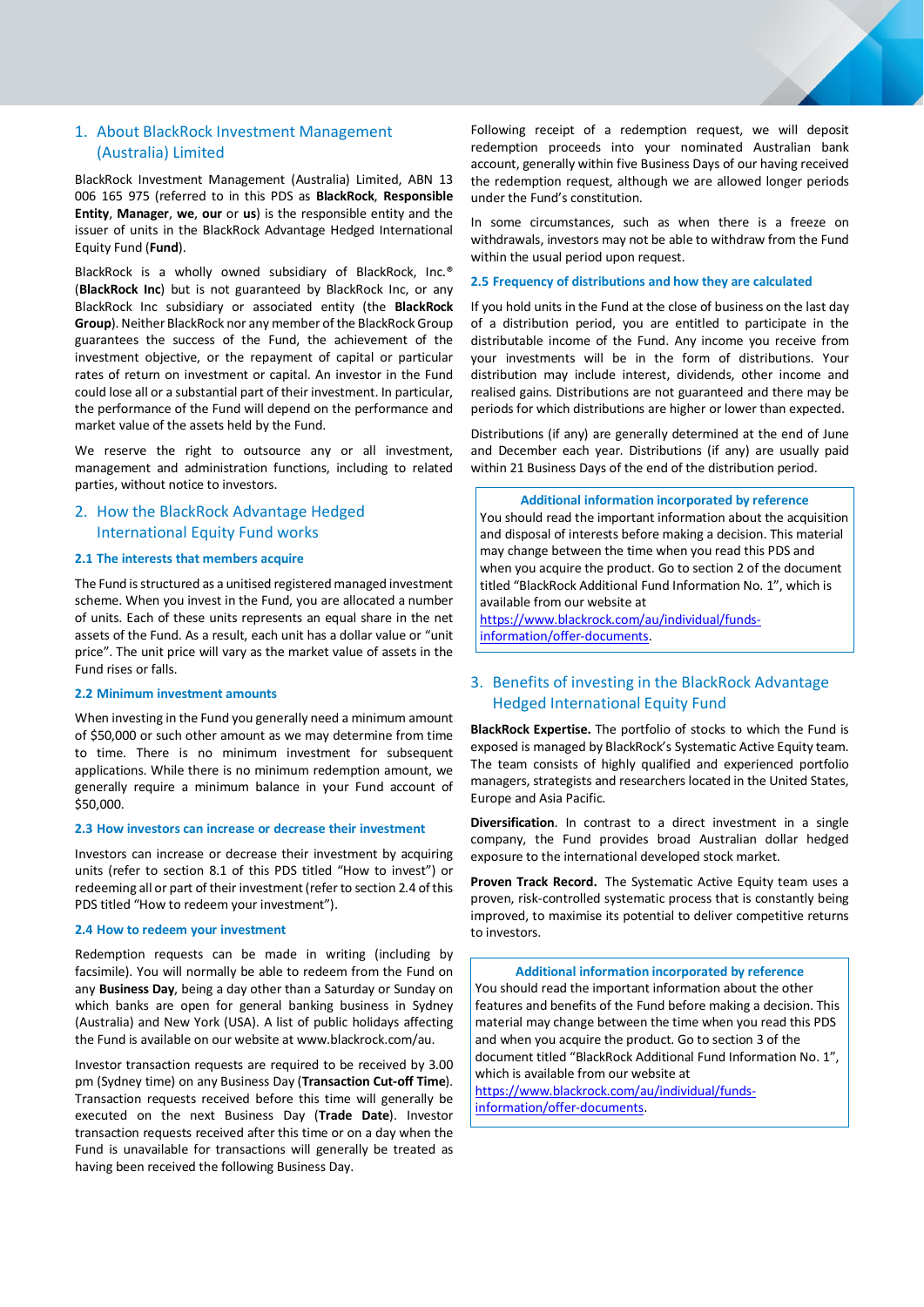#### <span id="page-3-0"></span>4. Risks of managed investment schemes

**All investments carry risk. Different strategies may carry different levels of risk, depending on the assets that make up the strategy. Assets with the highest long-term returns may also carry the highest level of short-term risk.**

**Returns are not guaranteed. Future returns may differ from past returns and investors may lose some or all of their investment.** 

**The appropriate level of risk for each investor will vary depending on a range of factors including age, investment time frames, where other parts of the investor's wealth is invested and the investor's risk tolerance.**

The specific investment risks of investing in the Fund include:

**Derivative risk.** The Fund may be exposed to derivative securities. The use of derivatives expose a fund to different risks as opposed to investing directly in a security. For example, derivatives can cause a fund to make greater gains or incur greater losses than the gains and losses of the underlying security in relation to which the derivative derives its value.

Derivative transactions may be subject to the risk that a counterparty to the transaction will wholly or partially fail to perform their contractual obligations under the arrangement (including failing to meet collateral requirements under the arrangement). Additionally, OTC markets are not guaranteed by an exchange or clearing corporation and generally do not require payment of margin. To the extent that a fund has unrealised gains in such instruments or has deposited collateral with its counterparty that fund is at risk that its counterparty will become bankrupt or otherwise fail to honour its obligations. Derivative transactions may also expose a fund to a risk of potential illiquidity if the derivative instrument is difficult to purchase or sell.

The BlackRock Group attempts to minimise these risks by engaging in derivative transactions only with financial institutions that have substantial capital or that have provided a third-party guarantee or other credit enhancement.

**Equity security risk.** Equity securities are subject to changes in value, and their values may be more volatile than those of other asset classes. Dividend payments from shares may also vary over time.

**Foreign investment risk.** Exposure to securities or derivative instruments issued in foreign markets may include certain risks associated with:

- differences in trading, settlement and clearing procedures that may restrict trading (as a result of suspensions or daily quotas), increase default or market operational risks or require securities to be held on a beneficial basis via a depositary nominee;
- currency risk, the risk that foreign currencies change in value relative to the Australian dollar, which may affect a fund's investment returns. These movements may either add to or subtract from performance. Passive currency management may be undertaken, however, it may not be possible to perfectly match performance of the hedging relative to that of its benchmark. Currency management can result in capital losses and investment returns are not guaranteed;
- countries may be subject to considerable degrees of market volatility, economic, political and social instability, which may reduce or preclude the ability to trade security exposures or negatively affect a security's value; and
- differences in accounting, financial reporting, taxation, legal, regulatory, liquidity and pricing practices that are subject to change and if so may adversely affect a fund.

**Liquidity risk.** The Fund may be exposed to securities with limited liquidity, which are in practice infrequently traded or for which typical daily volumes traded are small. It may not be possible to sell such securities when it is desirable to do so or to realise what the manager perceives to be their fair value in the event of a sale. The Fund may also be exposed to other funds that may, in certain circumstances, limit or suspend redemptions rights. The general level of market liquidity also varies and may deteriorate. Such a deterioration may negatively impact the ability to trade fund securities and may negatively affect the price at which a trade is executed. These circumstances could impair a fund's ability to make distributions to a redeeming unit holder in a timely manner and a fund may need to consider suspending redemptions. The BlackRock Group aims to reduce these risks by understanding the liquidity characteristics of securities a fund is exposed to and plans trading so as to minimise the adverse consequences of low liquidity.

**Underlying fund risk.** The Fund may implement some or all of its investment strategy through an investment in an underlying fund. The Fund and underlying fund are managed as separate entities, with separate investment objectives and investment strategies. No guarantee can be given that the underlying fund will meet its investment objective, continue to be managed according to its current investment strategy or be open to investments in the future. Changes to the underlying fund may be made without unitholder approval. Should the underlying fund change its investment objective or investment strategy, we will review such changes with consideration to the investment objective and strategy of the Fund. Further, if the underlying fund were to be suspended, closed or terminated for any reason, the Fund would be exposed to those changes.

Other risks more generally associated with investing in a fund include:

**Counterparty risk.** Institutions, such as brokerage firms, banks, and broker-dealers, may enter into transactions with the manager of a fund in relation to the sale and purchase of assets or securities. Such institutions may also be issuers of the securities in which a fund invests. Bankruptcy, fraud, regulatory sanction or a refusal to complete a transaction at one of these institutions could significantly impair the operational capabilities or the capital position of a fund. While the BlackRock Group uses reasonable efforts to mitigate such risks, there can be no guarantee that transactions between such counterparties will always be completed in the manner contemplated by, and favourable to, the relevant fund.

**Fund risk.** The price of units in a fund and the income from them may go down as well as up. Investors may not get back their original investment. There can be no assurance that a fund will achieve its investment objective or that an investor will achieve profits or avoid losses, significant or otherwise. Capital return and income of a fund is based on the capital appreciation and income of the securities invested in, less expenses incurred. Fund returns may fluctuate in response to changes in such capital appreciation or income. The payment of distributions is at the discretion of the fund issuer, taking into account various factors and its own distribution policy. Distributions are not guaranteed and there may be periods for which distributions are higher or lower than expected. Investing in a fund may result in a different tax outcome than investing in securities directly. The application of tax laws and certain events occurring within a fund may result in you receiving some of your investment back as income in the form of a distribution. A fund will generally not be managed with consideration of the individual circumstances, including specific tax considerations, applicable to any single unitholder in the fund. Past performance is not indicative of future performance.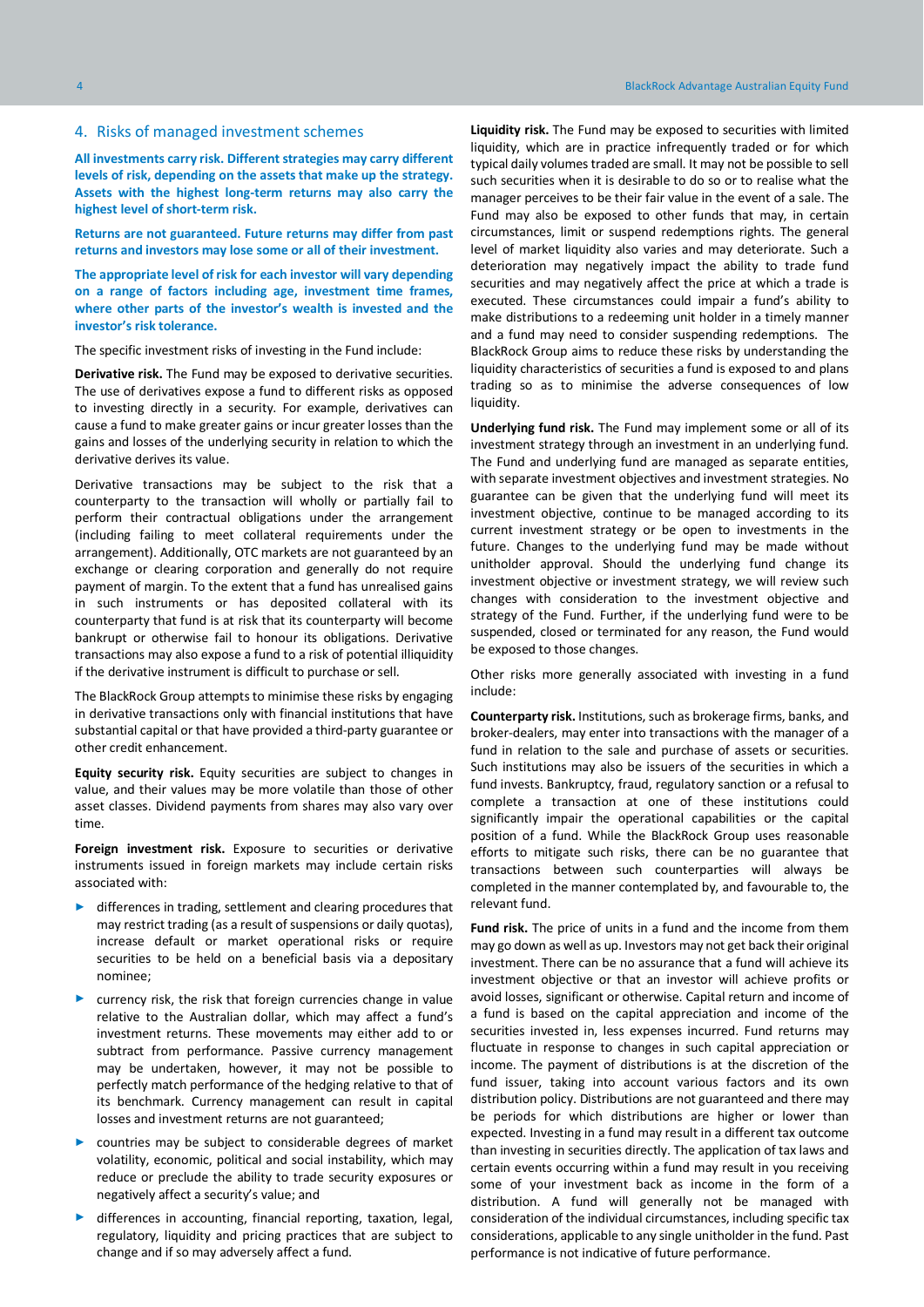**Conflicts of interest risk.** Certain conflicts of interest may arise in the operation of a BlackRock Group fund. Fund structures may involve members of the BlackRock Group acting in more than one capacity, while BlackRock Group funds may hold over-the counter derivative agreements where a member of the BlackRock Group is acting (in different capacities) on both sides of the agreement. BlackRock Group funds may be invested in by persons associated with BlackRock Group or by other funds and accounts managed by different members of the BlackRock Group. Investors in a fund may, in some instances, invest on different terms to each other, some of which may be more favourable than others. Each investor in a fund may act in a way which is adverse to the interests of other investors in that fund. Additionally, funds and accounts managed by different members of the BlackRock Group may act as a seed investor in a BlackRock Group fund, which may create a commercial opportunity for the BlackRock Group. For example, a seed investment may allow the BlackRock Group to establish a track record for a fund that can then be sold to other clients. Certain investment strategies of the BlackRock Group may conflict with each other and may affect the price and availability of securities in which to invest. Members of the BlackRock Group may also give advice or take action with respect to any of their clients, which may differ from the advice given or the timing or nature of any action taken with respect to the investments of other BlackRock Group funds or accounts.

While conflicts of interest may arise from time to time, the BlackRock Group has established policies and procedures in place to manage any such conflict, which includes ensuring transactions between BlackRock Group entities are conducted on an arm's length commercial basis.

**Individual investment risk.** Individual securities held by a fund can and do fall in value for many reasons. Both price and levels of income are subject to fluctuation. Returns from individual securities will vary and price movements can be volatile.

**Market risk.** The Fund could lose money over short periods due to short- term market movements and over longer periods during more prolonged market downturns. Local, regional or global events such as war, acts of terrorism, the spread of infectious illness or other public health issue, recessions, or other events could have a significant impact on the Fund and its investments.

**Operational risk:** The risk of loss resulting from inadequate or failed internal processes, people and systems, or from external events. Adverse impacts may arise internally through human error, technology or infrastructure changes, or through external events such as third party failures or crisis events. The BlackRock Group has procedures in place to manage these risks and, as much as possible, monitor the controls within these procedures to ensure operational risks are adequately managed.

**Regulatory and business risk:** Changes in corporate, taxation or other relevant laws, regulations or rules may adversely affect your investment. For example, such changes may adversely affect a fund's ability to execute certain investment strategies, which could have a material effect on performance. The laws affecting registered managed investment schemes may also change in the future.

#### <span id="page-4-0"></span>5. How we invest your money

#### **Investors should consider the likely investment return, the risk, and their investment timeframe when choosing a fund in which to invest. This Fund only offers a single investment option.**

The Fund aims to outperform the MSCI World ex-Australia Net TR Index (hedged in AUD) (**Benchmark**) by 2% p.a. over rolling 3-year periods (net of fees and before the cost of hedging), while maintaining a similar level of investment risk to the Benchmark.

Our investment style is based on our belief that people, leveraged by technology, are central to the consistent achievement of our clients' investment goals. A single, global investment philosophy unites all BlackRock systematic (quantitative) investment strategies. Knowledgeable investment people leveraging their skills through the extensive use of technology is a hallmark of our systematic investment approach.

We believe that a focus on total performance management is the best way to achieve superior investment results. Through total performance management, we aim to understand; measure; forecast; and manage the three dimensions of investment performance — return, risk and cost.

The Fund's research driven investment process utilises a combination of active stock selection strategies across international developed markets that aim for the best trade-off between returns, risk and costs. The investment ideas blend local investment insights, cross-border insights, macro-economic insights and short-term drivers of stock returns and are grouped into three broad areas:

- Fundamentals. Our disciplined approach to valuing each company focuses on buying stocks that are trading inexpensively relative to the intrinsic value of the business and also assesses earnings quality through a systematic and comprehensive analysis of reported financial statements and corporate activity that identifies companies which offer superior returns to shareholders, as well as those with a higherthan-average risk of disappointment;
- **Sentiment**. The behaviour and insight of other equity market participants, other companies and information from other financial markets can be a useful guide to expected share price performance. The activity and insight of sell-side analysts, hedge funds, company management and the performance of linked companies can be used to assess which stocks will outperform. Fast moving reversal and sentiment insights can capture the impact of liquidity and flows on stock. Some of this sentiment is captured via sophisticated analysis of unstructured data such as text; and
- **Themes.** Based on stock exposures to economic and market trends, thematic and cross-border signals position the portfolio towards certain industries, styles, countries and markets. Exporter versus domestic baskets are traded against changing macro information (for example growth, currencies, rates and monetary policy).

Investment risk is managed by diversifying across many countries and currencies, and by holding the stocks of a large number of companies within each country.

The Fund will not invest in companies that have significant business activities involving tobacco and those engaged in the production of controversial weapons and nuclear weapons.

A passive currency hedge is applied, which seeks to minimize the effect of currency fluctuations on returns by converting the currency exposure of the Benchmark back to Australian dollars. This type of hedging strategy involves the forward sale of a set of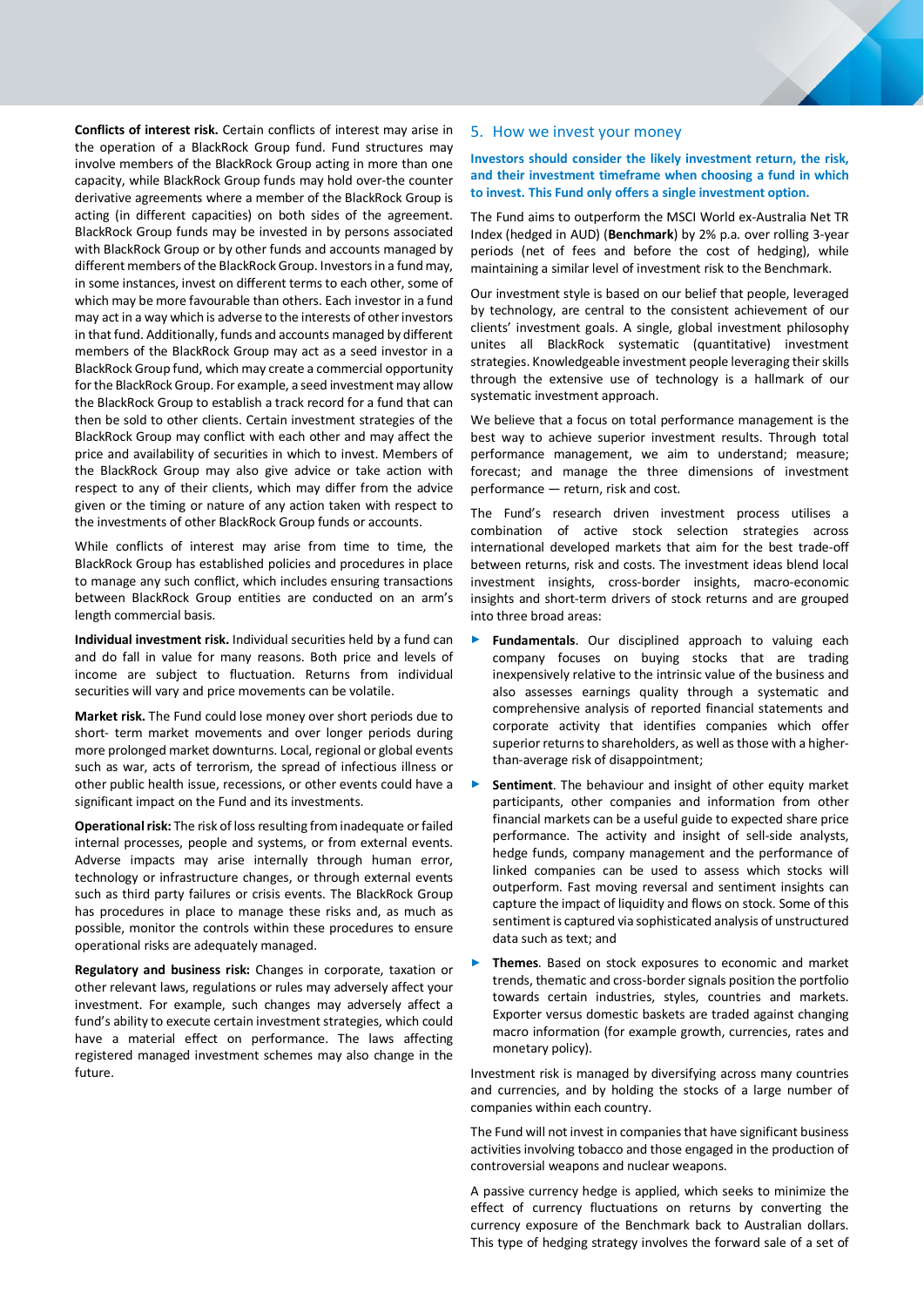currencies in amounts that correspond to the beginning of period value of the international assets in the portfolio. The hedge is then reset periodically or as required, to account for any changes in the value of the international assets in the portfolio.

To achieve its investment objective the Fund invests in the BlackRock Advantage International Equity Fund (**Underlying Fund**), another fund managed by us that has the same (unhedged) investment strategy as the Fund. The Fund also invests in currency forward contacts, which are used to implement the passive currency hedge. The Underlying Fund gains exposure to the international developed market stocks that form the Benchmark.

Derivatives, such as futures, forwards and options can be used to manage risk and return. When derivative positions are established, they will always be backed by cash holdings and/or underlying assets. Derivative securities will not be used to gear the Fund or Underlying Fund.

The Fund and Underlying Fund may also hold a small allocation of cash (or cash equivalents that may include units in other BlackRock funds) for cash flow management purposes.

The Fund's investment strategy aims to remain fully exposed to the international developed stock market, with cash exposure being maintained to a minimum, which may be, where practicable, equitised using index futures.

While the constitution of the Fund allows the Responsible Entity to borrow, it is our intention that no borrowing arrangements will be entered into, other than temporary overdrafts, which may be used as a means of managing certain cash flows.

The Fund may be suitable for long-term investors seeking a broad exposure to the international stock market. The minimum suggested timeframe for holding investments in the Fund is five years. From an investor's perspective, the Fund is considered high risk. Generally, the risk level associated with the Fund is greater if the Fund is held for a period less than the minimum suggested timeframe described above.

**Additional information incorporated by reference**

<span id="page-5-0"></span>You should read the important information about how we invest your money, our consideration of labour standards or environmental, social or ethical issues, switching your investment and changes to the investment option, before making a decision. This material may change between the time when you read this PDS and when you acquire the product. Go to section 5 of the document titled "BlackRock Additional Fund Information No. 1", which is available from our website at [https://www.blackrock.com/au/individual/funds](https://www.blackrock.com/au/individual/funds-information/offer-documents)[information/offer-documents.](https://www.blackrock.com/au/individual/funds-information/offer-documents)

#### 6. Fees and costs

#### **DID YOU KNOW?**

Small differences in both investment performance and fees and costs can have a substantial impact on your long-term returns. For example, total annual fees and costs of 2% of your account balance rather than 1% could reduce your final return by up to 20% over a 30 year period (for example, reduce it from \$100,000 to \$80,000).

You should consider whether features such as superior investment performance or the provision of better member services justify higher fees and costs.

You may be able to negotiate to pay lower fees. Ask the fund or your financial adviser.

#### **TO FIND OUT MORE**

If you would like to find out more, or see the impact of the fees based on your own circumstances, the **Australian Securities and Investments Commission (ASIC) Moneysmart website** 

**(www.moneysmart.gov.au)** has a managed funds fee calculator to help you check out different fee options.

#### **6.1 Fees and costs summary**

The following table shows fees and other costs that you may be charged. Unless otherwise indicated, fees are inclusive of Goods and Services Tax (**GST**), any applicable stamp duty and take into account expected reduced input tax credits in respect of the GST component of the fee.

**Information in the fee table can be used to compare costs between different managed investment schemes. Fees and costs can be paid directly from your Fund account or deducted from investment returns.**

| Type of fee or cost                                                                                                           | <b>Amount</b> | How and when paid                                                                                                                                                                                                                                                                                     |  |  |
|-------------------------------------------------------------------------------------------------------------------------------|---------------|-------------------------------------------------------------------------------------------------------------------------------------------------------------------------------------------------------------------------------------------------------------------------------------------------------|--|--|
| <b>Ongoing annual fees and costs</b>                                                                                          |               |                                                                                                                                                                                                                                                                                                       |  |  |
| <b>Management fees</b><br>and costs<br>The fees and costs<br>for managing your<br>investment <sup>1</sup>                     | $0.53\%$ p.a. | The Fund's management fee<br>is 0.53% p.a. and is calculated<br>in relation to the NAV of the<br>Fund on a daily basis. This<br>cost is deducted from the<br>Fund's assets and is generally<br>paid to us monthly in arrears.<br>Management fees and costs<br>include indirect costs of<br>$0.00\%$ . |  |  |
| <b>Performance fees</b><br>Amounts deducted<br>from your<br>investment in<br>relation to the<br>performance of the<br>product | Nil           | The Fund does not charge a<br>performance fee.                                                                                                                                                                                                                                                        |  |  |
| <b>Transaction costs</b><br>The costs incurred<br>by the Fund when<br>buying or selling<br>assets                             | 0.21%p.a.     | Transaction costs that are not<br>recovered from the buy-sell<br>spread ('net transaction<br>costs') reduce returns and are<br>reflected in the Fund's unit<br>price.                                                                                                                                 |  |  |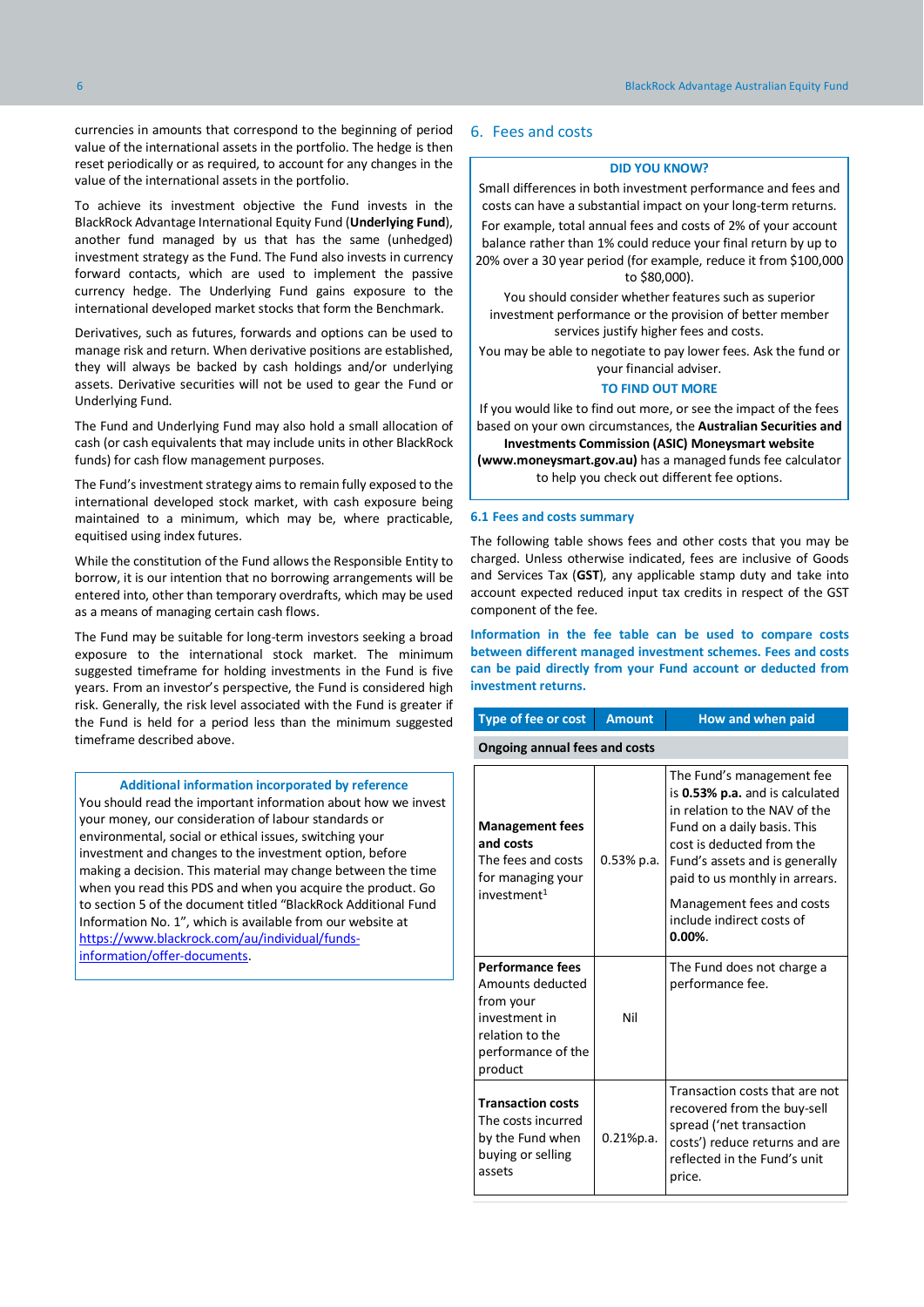**Member activity related fees and costs (fees for services or when your money moves in or out of the scheme)**

| <b>Establishment fee</b><br>The fee to open your<br>investment                                                                              | Nil                           |                                                                                                                                                                                                                  |
|---------------------------------------------------------------------------------------------------------------------------------------------|-------------------------------|------------------------------------------------------------------------------------------------------------------------------------------------------------------------------------------------------------------|
| Contribution fee <sup>1</sup><br>The fee on each<br>amount contributed<br>to your investment                                                | Nil                           | Not applicable                                                                                                                                                                                                   |
| <b>Buy-sell spread</b><br>An amount deducted<br>from your<br>investment<br>representing costs<br>incurred in<br>transactions by the<br>Fund | Sell<br>Buy<br>0.18%<br>0.18% | Estimated<br>transaction costs<br>are allocated when<br>an investor buys or<br>sells units in the<br>Fund by applying a<br>buy-sell spread on<br>the Fund's entry<br>and exit unit prices,<br>where appropriate. |
| Withdrawal fee <sup>1</sup><br>The fee on each<br>amount you take out<br>of your investment                                                 | Nil                           |                                                                                                                                                                                                                  |
| Exit fee <sup>1</sup><br>The fee to close your<br>investment                                                                                | Nil                           | Not applicable                                                                                                                                                                                                   |
| <b>Switching fee</b><br>The fee for changing<br>investment options                                                                          | Nil                           |                                                                                                                                                                                                                  |

 $\frac{1}{1}$ This fee includes an amount payable to an adviser

#### **6.2 Example of annual fees and costs**

The table below gives an example of how ongoing annual fees and costs in the Fund can affect your investment over a 1-year period. You should use this table to compare this product with other products offered by managed investment schemes.

#### **Example**

| Balance of \$50,000 with a contribution of \$5,000 during year |                                                                                                                                                                                  |                                                                                                                                               |  |  |
|----------------------------------------------------------------|----------------------------------------------------------------------------------------------------------------------------------------------------------------------------------|-----------------------------------------------------------------------------------------------------------------------------------------------|--|--|
| Contribution<br>Fees                                           | Nil                                                                                                                                                                              | For every additional \$5,000 you put<br>in you will be charged \$0.                                                                           |  |  |
| <b>PLUS</b>                                                    |                                                                                                                                                                                  |                                                                                                                                               |  |  |
| Management<br>fees and<br>costs                                | 0.53%                                                                                                                                                                            | And, for every \$50,000 you have in<br>the Fund you will be charged or have<br>deducted from your investment an<br>estimated \$265 each year. |  |  |
| Performance<br>fees                                            | Nil                                                                                                                                                                              | And, you will be charged or have<br>deducted from your investment \$0 in<br>performance fees each year                                        |  |  |
| <b>Transaction</b><br>costs                                    | 0.21%                                                                                                                                                                            | And, you will be charged or have<br>deducted from your investment \$105<br>in transaction costs                                               |  |  |
| <b>EQUALS</b>                                                  |                                                                                                                                                                                  |                                                                                                                                               |  |  |
| <b>Cost of Fund</b>                                            | If you had an investment of \$50,000 at the<br>beginning of the year and you put in an<br>additional \$5,000 during that year you would be<br>charged fees and costs of $$370.1$ |                                                                                                                                               |  |  |

**What it costs you will depend on the fees you negotiate.**

1. Additional fees may apply. A buy spread of 0.18%, equal to \$9.00 on a \$5,000 contribution, will also apply.

There is a calculator provided by ASIC on its MoneySmart website (www.moneysmart.gov.au) which can be used to calculate the effect of fees and costs on Fund account balances.

#### **6.3 Additional explanation of fees and costs**

#### **Can the fees and charges change?**

All fees can change. The current fees applicable to your investment are set out in this PDS and although we have the power to change our fee structure without your consent, we have no present intention to do so. Fees may vary over time due to changes to the Fund, changing economic conditions or changes in regulation. We will provide investors 30 days' notice of any proposed increase to our fees and charges.

#### **Additional information incorporated by reference**

You should read the important information about fees and costs before making a decision. This material may change between the time when you read this PDS and when you acquire the product. Go to section 6 of the document titled "BlackRock Additional Fund Information No. 1", which is available from our website at [https://www.blackrock.com/au/individual/funds](https://www.blackrock.com/au/individual/funds-information/offer-documents)[information/offer-documents.](https://www.blackrock.com/au/individual/funds-information/offer-documents)